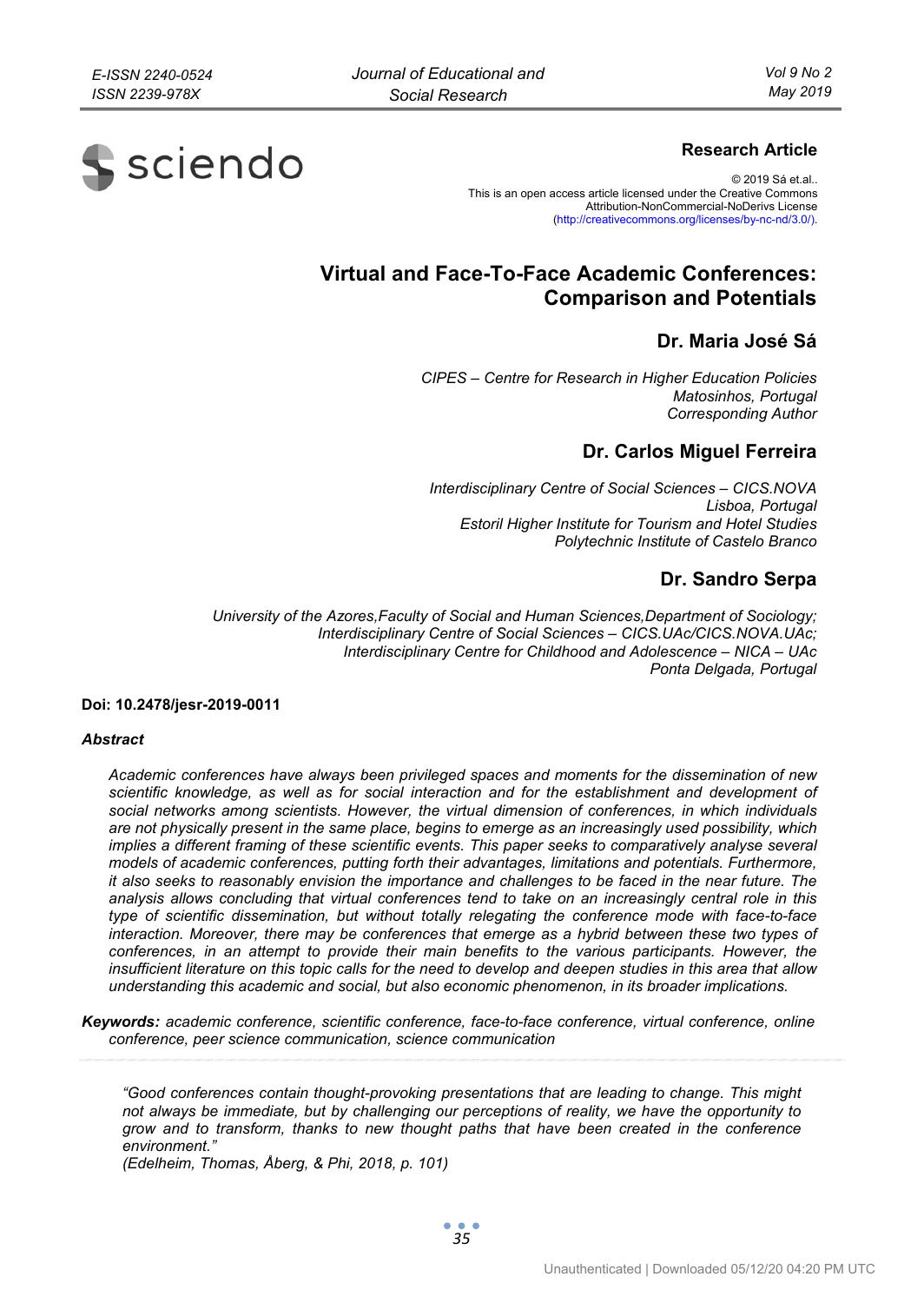#### **1. Introduction**

In the contemporary world, the great increase in the use of technology (León, Barberán, Pérez-Jorge, & Olivenza, 2018; Ferreira & Serpa, 2018a), with the resulting social and scientific implications, also has consequences for academic/scientific conferences and for the dissemination of knowledge itself. As Martin (2018) argues, our world is more and more linked in an increasingly digital future, in which "activities, information and results in data that can be compiled, analyzed and shared" (p. 7).

Scientific communication, as a process of information production and transference, has a prominent social function of canonisation and categorisation (Bourdieu, 1997, 2001), with the emergence of policies of cognition developed by the agents with higher scientific capital. These policies enable the construction of an "official" reality around classifications that produce the promotion or marginalisation of ideas that selectively define situations and shape the receivers' preferences, perceptions and cognition (Carvalho, 2000; Ramos, 1981).

Academic conferences have always been privileged spaces and moments for the dissemination of new scientific knowledge (Edelheim et al., 2018; Rowe, 2018; Sá, Dias, & Sá, 2018) and for social interaction and the establishment/development of networks among scientists (Verbeke, 2015; Richards, 2015; Fraser, Soanes, Jones, Jones, & Malishev, 2017), as well as between them and novice researchers (Sardelis, Oester, & Liboiron, 2017; Oester, Cigliano, Hind-Ozan, & Parsons, 2017; Hall, 2015). This interaction is, to some extent, vital to science (Favaro et al., 2016; Oester et al., 2017; Fraser et al., 2017; Sousa & Clark, 2017; Richards, 2015). However, academic conferences can also be an instance of surplus (profit attainment) (Richards, 2015, Rowe, 2018), and also more or less formal instruments for assessing institutions (Orouskhani & Tavabi, 2016). Academic conferences also work as spaces and moments of academic socialisation processes (McCulloch, 2018; Lindley, 2009; Nicolson, 2017). In a synthesis offered by Edelheim et al. (2018),

*Each and every time we attend a conference, we are simultaneously constructing our own identities as academics: the things we do, the sessions we attend, the questions we ask (and refrain from asking), the connections we develop, and the ensuing research we work on are all part of making us into the selves that we experience and others see (p. 105).* 

There are several proposals on how to organise a conference (such as the one presented by Sousa & Clark, 2017, among others). Yet, it is interesting to note that the literature on the actual study of academic conferences is rather scarce. According to McCulloch (2018), such a lack of studies is due to the fact that, similarly to the reluctance of academics to investigate their own practice for several decades (a reality that now begins to change, to some extent), there is, on the part of these professionals, the same resistance against the immense possibilities of creating (new and different) synergies offered by academic conferences, considered one of the more universal and ubiquitous academic activities.

This knowledge scarcity (Mair, Lockstone-Binney, & Whitelaw, 2018; Büyükyavuz, 2016) is reinforced as regards virtual conferences, for which there is not much information, research and assessment on aspects such as their number, implementation and type of market, quality and scientific success, but also on their social influence (Surendernath, Sharma, Schroeder, & Pandey, 2012; Fraser et al., 2017). The concept of "virtual" applied to technology has, itself, a socially polysemic dimension (Sköld, 2012). Still, the virtual dimension of conferences, in which individuals are not physically present simultaneously in the same place, begins to emerge as a growing possibility and practice (Oester et al., 2017; Fraser et al., 2017).

On the basis of this context, this paper seeks to carry out a comparative analysis of several models of academic conferences, putting forth their advantages, limitations and potentialities. Likewise, it seeks to reasonably envision the importance and challenges to face in the near future.

This paper is structured as follows: next section offers a literature review on this topic. Section 3 explains the methods applied in this research. Section 4, "Academic Conferences", puts forth and discusses the results and the types of Face-to-face Conferences vs Virtual Conferences, and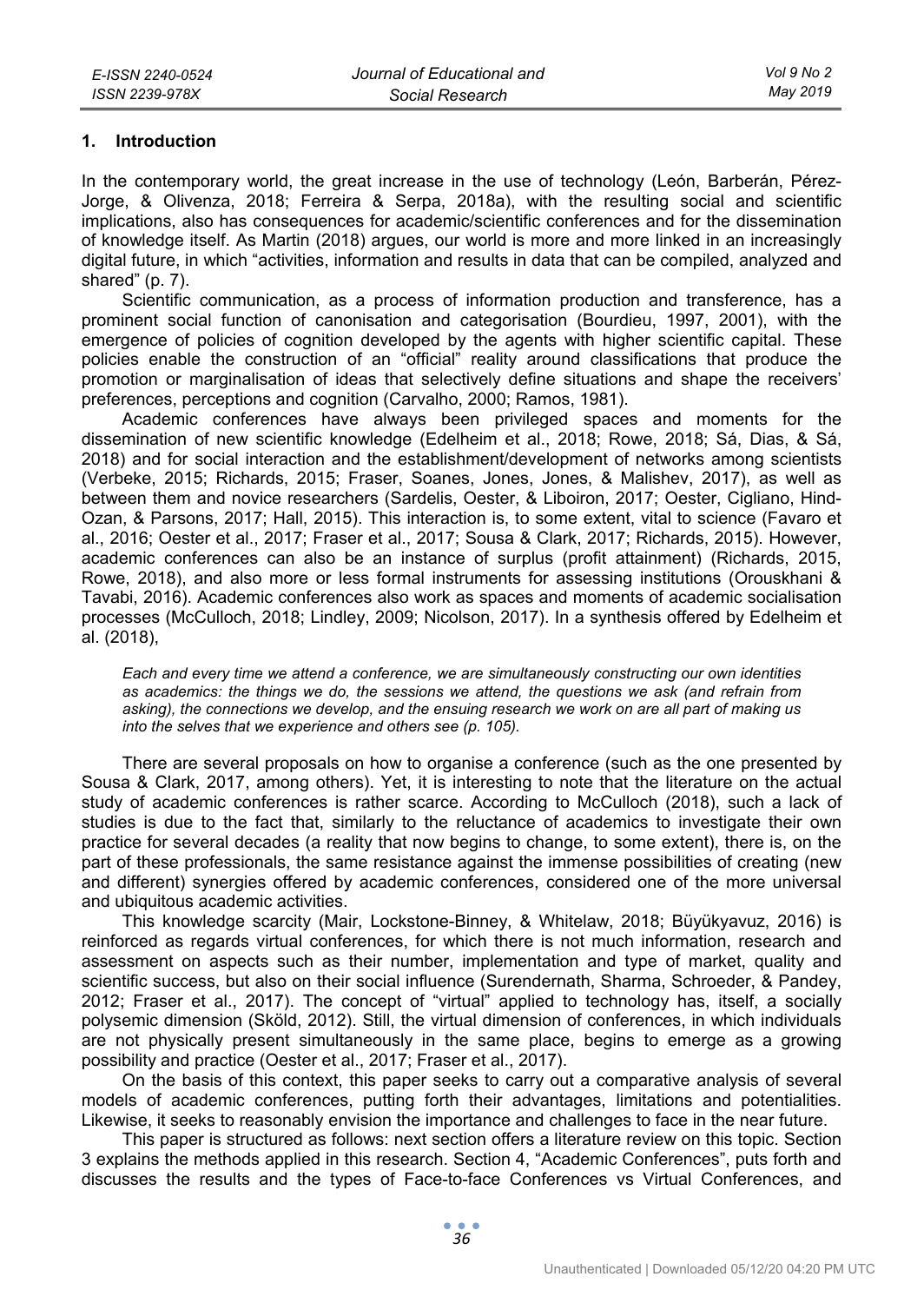| E-ISSN 2240-0524 | Journal of Educational and | Vol 9 No 2 |
|------------------|----------------------------|------------|
| ISSN 2239-978X   | Social Research            | May 2019   |

presents a comparison of their advantages, limitations, potentialities and challenges. The article closes with the conclusions and implications that this study allowed attaining.

#### **2. Literature Review**

Notwithstanding the existence of several motivations for the participation in conferences (Rowe, 2018), Verbeke (2015), in an interesting synthesis, highlights the following ones: "socializing with colleagues from other universities, trip to a possibly exotic location, experience famous keynote speakers and/or researchers; attend presentations by peers; present yourself so you become visible in the field, and converse and discuss with other researchers" (p. 98).

Thus, the importance of conferences and participating in them in the visibility, consolidation and expectations is undeniable both at the professional, institutional and personal levels (Bhandari, 2018; Sousa & Clark, 2017; Finnegan, McGhee, Roxburgh, & Kent, 2019; Büyükyavuz, 2016; Borg, 2014; Hall, 2015). As a way of illustrating this importance of actively participating in conferences, the Binaya Bhandari's (2018) personal testimony is offered, which unequivocally demonstrates the personal and professional learning and development that his regular participation in conferences provided him:

*At that moment I realised that due to the confidence developed from the first conference, I was able to smartly deal with the questions, and therefore look forward to presenting in similar conferences. Since then I have been continuously participating in different conferences. Now I feel that I can present confidently and can learn so many things in conferences. The participation in different conferences has provided me with ideas and knowledge useful for my academic career. Each time I attend any conference I remember my participation in the first conference back in Nepal (p. 69).* 

Furthermore, conferences can also be forms of "reinforce an academic hierarchy" (Hall, 2015, p. 837), as well as the socially established order (Walters, 2018; Biggs, Hawley, & Biernat, 2017). There is another aspect of traditional academic conferences, perhaps less explored, acknowledged and even accepted by the academic community, which Favaro et al. (2016) address. The authors state that

*The accessibility of any event is determined in part by how safe it is to attend, and safety is tied closely to one's gender, gender identity, sexual orientation, race, religion, and other factors. While this is uncomfortable to acknowledge, science continues to experience cases of harassment, intimidation, bullying, and discrimination (p. 1).* 

Thus, some examples of inequalities in academic conferences are gender, race and social condition (Hanson, Sykes, & Pena, 2017, Biggs et al., 2017, Sardelis et al., 2017). Walters (2018), focusing on academic conferences, emphasises women under-representation, for example in the selection of Keynote Speakers and members of the most prestigious Committees, such as the Honorary Committees, which

[...] is problematic for three reasons. First, the lack of a gendered approach to selecting Keynote *Speakers or Expert Panellists results in a less balanced perspective on the issues discussed, and limits the type of innovative solutions that may be proposed. Second, women's promotion and career progression to senior roles in the academy may be hindered by limited opportunities to*  perform Keynote Speaker roles and thereby demonstrate academic excellence and international *repute. Finally, it is argued that the invisibility of women in these positions (through under*representation) is detrimental to women graduate students and emerging scholars; there is little *role-modelling of women academics as successful experts which is necessary for those aspiring women academics (p. 30).* 

Therefore, "Science is inherently a hierarchical community (professors, post-doctoral researchers, graduate students, etc.) but it doesn't follow that access to science and professional conferences should be hierarchical" (Favaro et al., 2016, p. 3). So as to control these situations of coercive psychological and/or physical pressure – and, in the worst case scenario, there may be harassment, intimidation and discrimination (Favaro et al., 2016), as well as inappropriate behaviours (Richards, 2015) endured by participants, organisers and/or volunteers (Favaro et al.,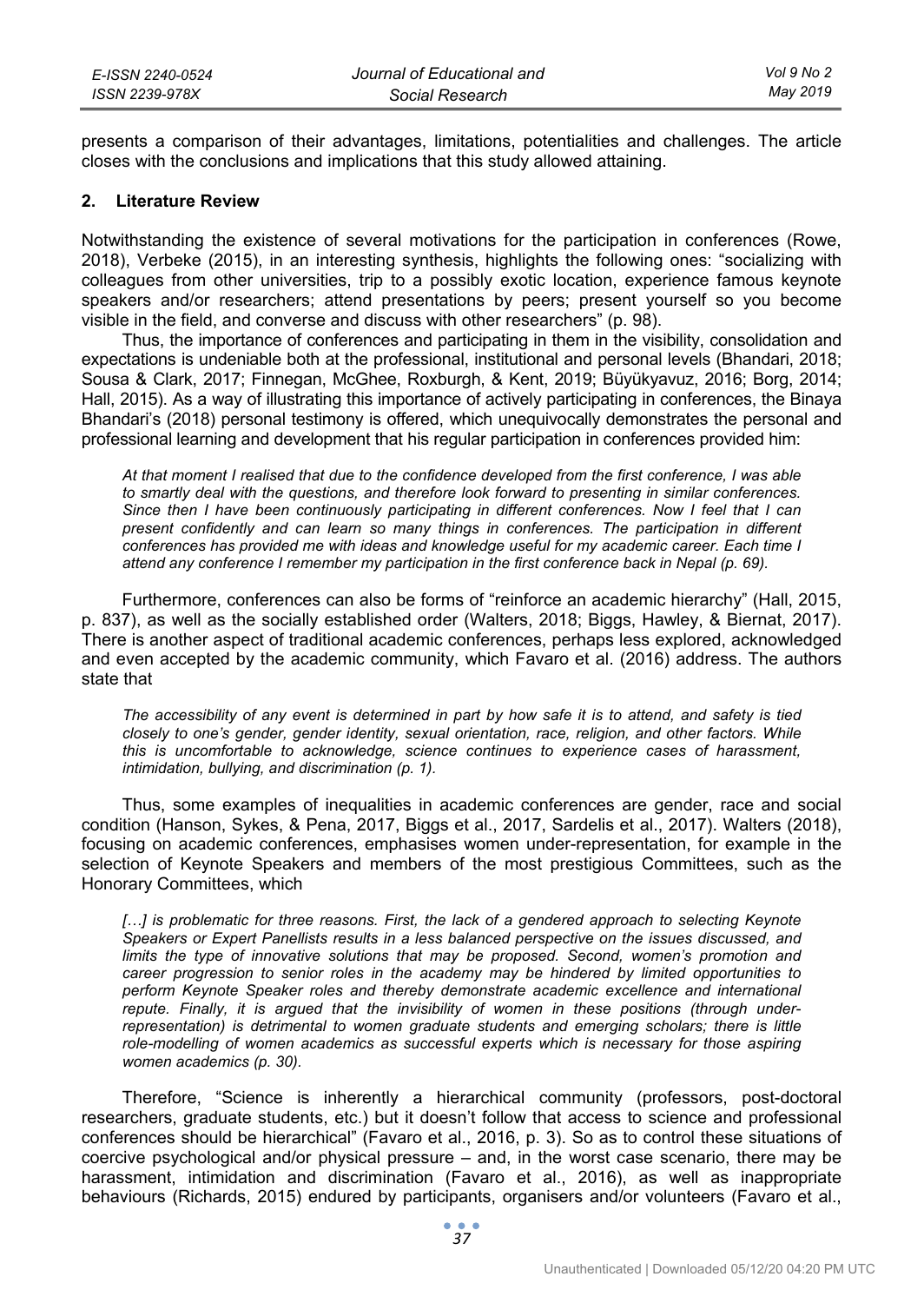| E-ISSN 2240-0524 | Journal of Educational and | Vol 9 No 2 |
|------------------|----------------------------|------------|
| ISSN 2239-978X   | Social Research            | Mav 2019   |

2016; Sardelis et al., 2017) – Sardelis et al. (2017) advocate the existence of "codes of conduct", with effective consequences in the search for a) fostering constructive stances, such as a free, critical and respectful exchange of ideas; b) controlling and, if possible, preventing situations such as harassment (verbal and/or even physical); (c) combating discrimination based on gender, sexual identity, race, age, religion, nationality, disability and physical appearance, among other types of discrimination; and (d) fighting discrimination, which is often based on differences in the academic status. It is undoubtedly a sensitive issue, but which must be addressed.

Considering this discriminatory reality, it is therefore important to broaden the definition of "quality of the scientific conference" (Sardelis et al., 2017, p. 5) to include participants from a wide range of backgrounds, nationalities and career levels, among other differences. Conferences will certainly gain from this diversity, which will undoubtedly bring different, but also valid perspectives on the various topics of this type of conferences. However, in order for everyone to gain from these multiplicity experiences, it is important to foster equality and diversity of participants in academic conferences. Otherwise, these scientific events will stagnate, lose quality and, eventually, interest, and will be confined to the participation of small groups composed of closed-mind scholars who do not welcome change and the inclusion of stances that differ from theirs (Sardelis et al., 2017).

The scientific community lives, currently, in a context of reduced funding for participation in conferences (Oester et al., 2017), with a large number of conferences taking place annually in the most varied scientific areas and throughout the world (Eckhaus & Davidovitch, 2018). According to Lakhotia (2017), there is a growing propagation of "bogus conferences" or "predatory conferences", which are not concerned with the scientific quality of the conference, but only as a business:

*[…] both the predator and the prey turn out to be 'beneficiaries'. The 'prey' (author), who needs some evidence of 'academic' activity to prove his/her eligibility for moving ahead in the professional ladder, secures the required 'credit' in exchange for the money that the predatory journal manager or conference organizer earns in the deal. Such mutually beneficial arrangement has led to such journals and conferences becoming a rapidly expanding 'business' (p. 513).* 

As stressed by Verbeke (2015), conferences can and should be sites and moments that foster the active building of knowledge among participants. Then, and to some extent, academic conferences may also be seen as spaces and moments of collective learning (Sousa & Clark, 2017). While acknowledging the need for further study, Sköld (2012) offers a summary of the literature that addresses the effects of virtual space on learning, and which, given its relevance, are depicted in Table 1, which is offered by Sköld (2012, online at https://firstmonday.org/ojs/index.php/fm/article/view/3496/3133).

| <b>Key theme</b>                                     | <b>Findings</b>                                                                                                                                                                                                                                                 |
|------------------------------------------------------|-----------------------------------------------------------------------------------------------------------------------------------------------------------------------------------------------------------------------------------------------------------------|
| Physical space and<br>learning                       | • The various properties of physical learning space, like lighting, acoustics, noise, colour,<br>seating arrangements, etc., have an effect on learning.                                                                                                        |
|                                                      | • Research on how physical space affects learning can inform the study of virtual learning<br>space. It should, however, be noted that some of the findings have been disputed, and that<br>physical and virtual space are two distinct phenomena in many ways. |
| A socio-cultural                                     | • Virtual space is culturally, politically, and socially biased.                                                                                                                                                                                                |
| constructivist view of                               | • Virtual space affects our perception and understanding of physical phenomena and the other                                                                                                                                                                    |
| virtual space                                        | way around. Thus the immanent biases of virtual learning spaces may have sizable                                                                                                                                                                                |
|                                                      | implications for the inclusiveness and exclusiveness of the space itself.                                                                                                                                                                                       |
| Virtual space, pedagogy,<br>and learning task design | • The increased use of virtual space necessitates the development of a theoretical and practical<br>online pedagogy.                                                                                                                                            |
|                                                      | • The design of learning tasks must be attuned to the benefits and drawbacks of the virtual<br>space where it will be carried out.                                                                                                                              |
|                                                      | • Learning tasks must be designed to make sure that students attain the skills required to fully<br>utilize the modes of multimodal communication available in virtual space.                                                                                   |
|                                                      | • The ambiguity and uncertainty of virtual spaces presents a major pedagogic challenge, but<br>can nevertheless be used to support innovative approaches to learning.                                                                                           |
|                                                      | • Social constructivist, Vygotskian views of learning have a strong influence on the academic<br>discourse on virtual space, pedagogy, and learning task design.                                                                                                |

**Table 1.** Summary of the literature on the effects of virtual space on learning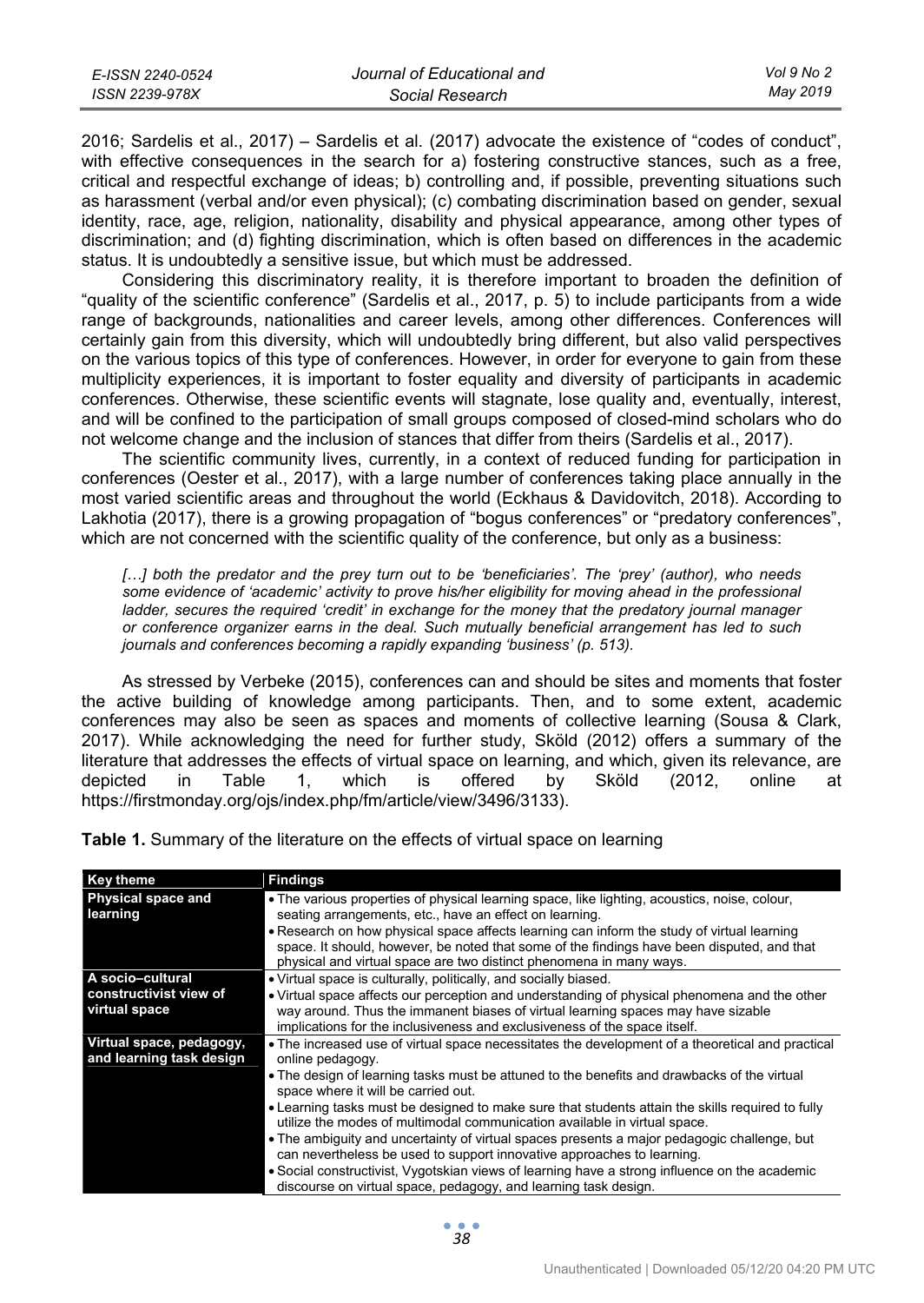| Architecture and virtual<br>space          | • The architecture of virtual space is a social object and as such affects learning.<br>• Virtual space designed for a specific activity may have positive effects on learning if it is<br>compatible with the educational activity that takes place in that space.<br>• Virtual space architecture plays an important role in supporting the emergence of a "sense of<br>place" among students, which is beneficial for learning.<br>• The experience of virtual space — in terms of beauty, satisfaction and interestingness — is<br>connected to the spatial properties and architectural elements of the space. |
|--------------------------------------------|---------------------------------------------------------------------------------------------------------------------------------------------------------------------------------------------------------------------------------------------------------------------------------------------------------------------------------------------------------------------------------------------------------------------------------------------------------------------------------------------------------------------------------------------------------------------------------------------------------------------|
| Aesthetics, learning, and<br>virtual space | • The concept of aesthetics is applicable to educational research and many other disciplines<br>and can be used to further the development of pedagogy and learning task design.<br>• The aesthetics of virtual space may be utilized efficiently to convey information about the<br>physical work in an educational context. However, this view has been contested.                                                                                                                                                                                                                                                |

**Source:** Sköld (2012, online at https://firstmonday.org/ojs/index.php/fm/article/view/3496/3133).

Summing up, conferences are information-sharing situations, but also, and preferably, essentially learning sites (Hall, 2015; Oester et al., 2018).

The promotion of conditions for free participation is not only morally correct but also the best means for conferences to fulfil their goal of fostering communication and a moment of scientific learning (Richards, 2015), in the sense of stimulating learning for all in diversity (Hansan et al., 2017).

## **3. Methods**

This paper seeks to answer the following research questions:

- 1. What are the main differences between the two models of academic conferences: face-toface and virtual?
- 2. What are their main advantages, potentials and limitations?
- 3. How can the importance and the challenges to be faced in the near future in relation to academic conferences be, within reason, envisioned?

In order to answer the research questions that drive us in this study, the technique chosen for collecting information on this topic consisted of document search and analysis of articles that could provide a significant contribution to answering the research questions formulated.

The collection was based on the consultation of the b-on database of the Foundation for Science and Technology (FCT) in Portugal, an electronic library that includes databases such as the Web of Knowledge, DOAJ and SCIELO, among others, as well as institutional repositories (Biblioteca do Conhecimento Online, n.d.)<sup>1</sup>. A survey was conducted between January 11 and 25, 2019, by searching for the following expressions/keywords, either in the Abstract or in the Title: "face-to-face conference", "on-site conference; "online conference", "virtual conference", "online event" and "virtual event"; and by title, abstract e terms of the topic: "academic conference", scientific conference", "science conference" "online conference" complemented or not by the word "virtual". This online bibliographic research was expanded with the collection of complementary bibliographical material directly related to virtual and face-to-face conferences.

## **4. Academic Conferences**

 $\overline{a}$ 

## *4.1 Types of academic conferences*

Academic conferences can take place in a context that may locate in a continuum from the more traditional (in-person) to the pure virtual conference, each with specific definitions, goals, advantages, limitations and specific underlying logistics. Using Fraser et al. (2017), we have a

*<sup>1</sup> Biblioteca do Conhecimento Online – b-on (Online Knowledge Library) makes unlimited and permanent access available, within the research and higher education institutions, to full texts from over 16,750 scientific international publications from 16 publishers, through subscriptions negotiated on a national basis with these publishers.*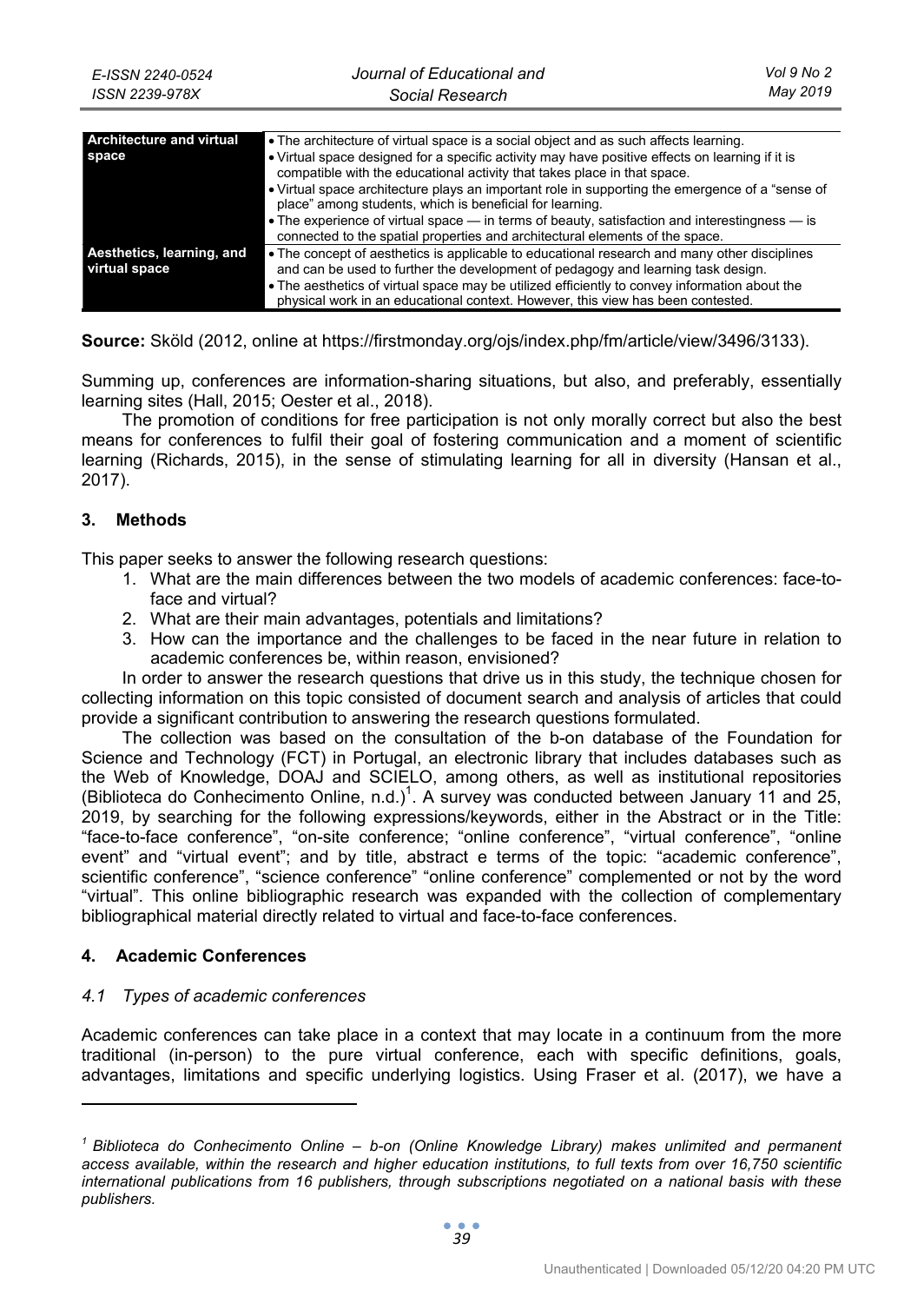continuum with two extreme models of academic conferences: from the in-person conference (faceto-face conference) to the virtual conference (synchronous or asynchronous) that entails an elaborate and very specific technological logistics (Stephens, Dewing, Brown, Middleton, & Neville, 2016; Carr, 2016; Richardson, Petscavage, Hunter, Roberts, & Martin, 2012; Hancock & Rowland, 2017).

Face-to-face academic conferences, which are more traditional, are defined by McCarthy, McDonald, Soroczak, Nguyen, and Rashid (2004) as follows: "[Face-to-face] Academic conferences provide a social space for people to present their work, learn about others' work, and interact informally with one another" (p. 39). In turn, Anderson and Anderson (2010, p. 15) define an online/virtual conference as "a structured, time delineated, professional education event that is organised and attended on the Internet by a distributed population of presenters and participants who interact synchronously and/or asynchronously by using online communication and collaboration tools" (Cit in Carr, & Ludvigsen, 2017, p. 121).

Given its heuristic capacity and visibility, we will present, in a more detailed analysis, the Fraser et al.'s (2017) typology on the sorts of academic conferences.

Fraser et al. (2017), while advocating that virtual conferences will not completely replace, at least in the short term, face-to-face conferences, analysed four virtual-format conference models, which they call "hybrid conference supplement of in-person conferences", and which consist of the following four formats:

- *pure-virtual*: includes a set of external locations linked by a virtual network of the central conference. Participants can remotely join the event from any part of the world. Moreover, it has the advantage of reducing the costs of organising the conference and also the participants' travelling and accommodation costs;
- *one hub and node*: has a central hub that, for example, sends the conference proceedings to nodes, where local participants can meet, discuss and participate in the conference, which allows, to a certain extent, to replicate the traditional conferences;
- *multi-hub and node*: This configuration is similar to the previous one but integrates several hubs, which allows a higher number of participants to get together in nodes, which, in a way, allows them to experience attending a traditional conference. The great advantage of this format is that it has the potential to be transnational;
- *multilateral hub and node*: this format replicates the configuration of the previous one, with the difference of entailing multiple time zones. Its advantage, compared to the previous model, is that it improves accessibility at a global scale, as it offers the possibility of dissemination of research in different countries. However, it has the drawback of reducing the participants' possibility of interacting in real time with other hubs and nodes.

Fraser et al. (2017) advocate the use of the first two formats of virtual academic conferences (*one hub and node* and *multi-hub and node*) as they believe that these are

[...] the most suitable for ecology and conservation conferences because they incorporate virtual *conferencing with the benefit of a central location to serve as a nerve center. Compared with the multilateral hub and node model (with potentially many hubs spread over a number of time zones), these 2 models are the most viable due to lower time and resource costs for organization and coordination between hubs (p. 545).* 

## *4.2 Face-to-face conferences vs virtual conferences*

One of the main advantages of face-to-face conferences identified by Maire et al. (2018) is that higher education institutions and funders of scientific activities increasingly value academics who show interest in cooperating with national and international partners in applying to fellowships and submitting projects and co-authored publications. This interaction is strongly encouraged in an environment of face-to-face conferences, which are seen as privileged opportunities for creating and expanding networks.

In turn, Hixson (2012) cited in Mair et al. (2018) points out, as positive aspects for face-to-face conference participants, three fundamental factors: (i) participation in scientific events produces in the participants the feeling of belonging to a community with common interests; (ii) the joint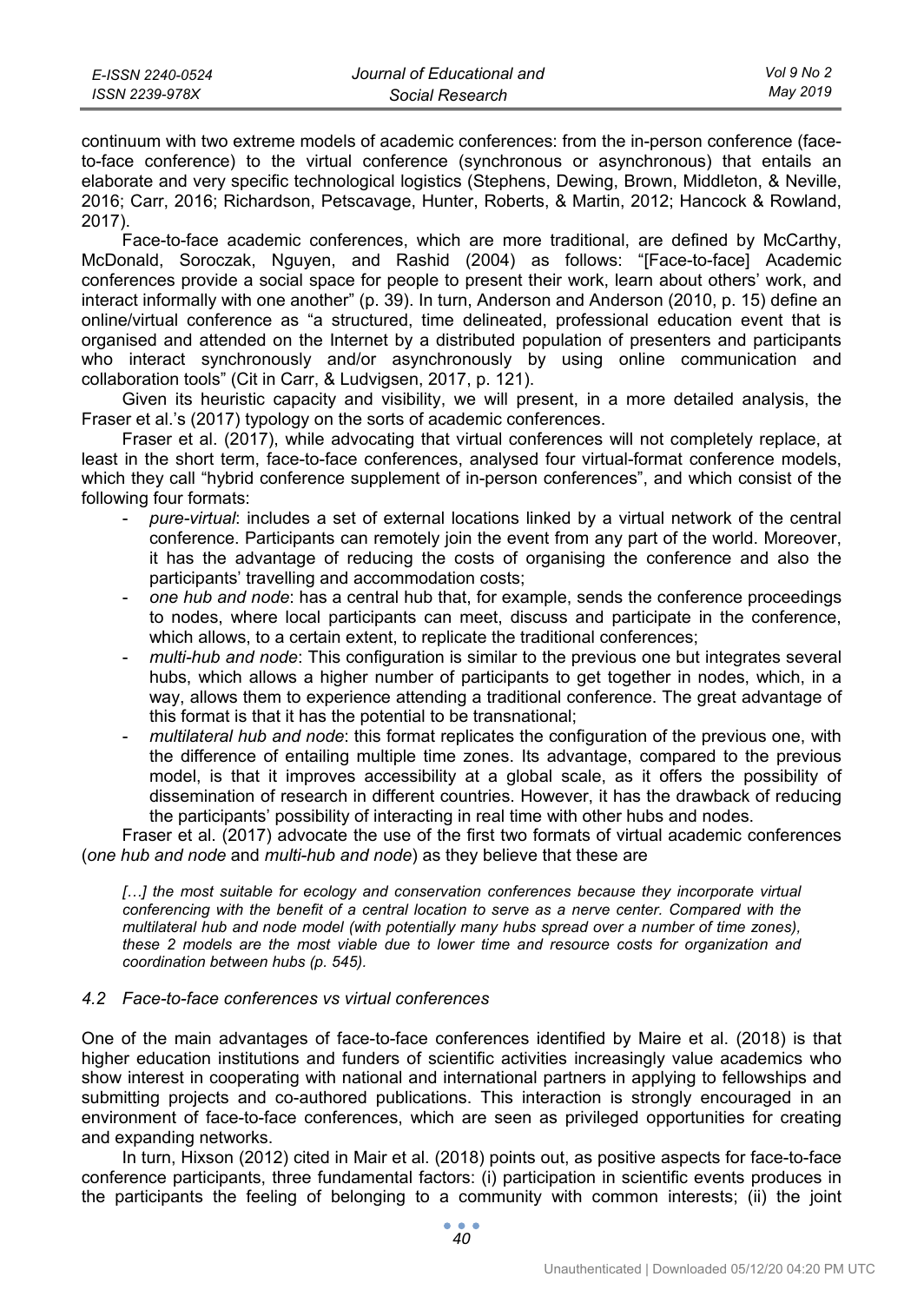| E-ISSN 2240-0524 | Journal of Educational and | Vol 9 No 2 |
|------------------|----------------------------|------------|
| ISSN 2239-978X   | Social Research            | May 2019   |

discussion of a research topic is a possibility to lead to new ways of looking at a given topic and to new insights on how to solve existing problems, in a logic of creating synergies; and (iii) meetings with peers at conferences can even increase job satisfaction and, consequently, increase the academics' performance.

In line with Hixson (2012, cit. in Mair et al., 2018), Oester et al. (2017) advocate that scientific conferences are excellent opportunities, not only for academics to present the results of their research, but also for the joint discussion on a given topic and for the establishment of networks and links that may result in "new initiatives, papers and funding, in a way that virtual, online meetings cannot" (p. 7). The authors point out, with some humour, that many of the interactions between lecturers occur in the corridors, in coffee breaks or in the social side of events, which cannot happen in virtual conferences, which do not allow this type of communication, inasmuch as, in virtual conferences, "You cannot enjoy a virtual drink!" (Oester et al., 2017, p. 7).

However, this type of conferences has been criticised, for example, in terms of the environmental footprint it leaves, the costs it has for participants, time spent on travel, accessibility and safety in a context of reduced funding (Oester et al., 2017; Mair et al., 2018; Fraser et al., 2017; Carr, 2016; Mair et al., 2018). Furthermore, the participants' personality traits are added to these factors. For example, more introverted people who do not fully master the language (generally English as the lingua franca of science today, because of their culture, gender or race, as we have seen previously) have specific difficulties in taking the most of the potential of face-to-face conferences (Sousa & Clark, 2017).

With technological development, there has been an increase in online conferences (Carr, 2016), and if they initially mimicked face-to-face synchronous conferences, there is technological, scientific and social potential for online conferences to offer they own perspective. The author argues that "Online conferences are designed to take advantage of multiple affordances of digital communication technologies including communication across time and space, [the] scope for reflective engagement and access to a widely dispersed network with international and regional peers and experts" (Carr, 2016, p. 96).

Notwithstanding the fact that, very frequently, synchronous communication between the participants does not occur (Cavadas, Villanueva, & Gérvas, 2010), and the fact that virtual conferences encourage much more unidirectional (spoken or written) information than bidirectional communication between the speaker(s) and the audience, the increase of technology may foster easiness and interaction among participants (Carr & Ludvigsen, 2017). For example, Gichora et al. (2010, online at https://journals.plos.org/ploscompbiol/article?id=10.1371/journal.pcbi.1000650) offer the following guidelines for the organisation of virtual conferences (Table 2).

**Table 2.** Guidelines for the organisation of virtual conferences

| Address time zone differences: timing is everything.                                                      |
|-----------------------------------------------------------------------------------------------------------|
| Test the available resources: to ensure that you are able to host the conference.                         |
| Manage bandwidth usage: to safeguard against conference interruptions.                                    |
| The concept of virtual hubs: makes registration and participation simpler.                                |
| Prerecord presentations: to gear-up if streaming video fails for any reason.                              |
| Allocate time for presenter orientation: to ensure glitch-free schedule compliance.                       |
| Establish dedicated virtual interaction rooms (e-lobbies): to ensure a practical platform for participant |
| Q&A and networking.                                                                                       |
| Troubleshoot technical glitches: to equip yourself for any foreseeable challenges.                        |
| Get motivated It's the key to your success.                                                               |
| Participant feedback: useful for future reference                                                         |

**Source:** Gichora et al. (2010, online at https://journals.plos.org/ploscompbiol/article?id=10.1371/ journal.pcbi.1000650).

Gichora et al. (2010) argue that virtual conferences, unlike face-to-face conferences, allow that a large number of participants benefit from being able to follow the main important aspects of these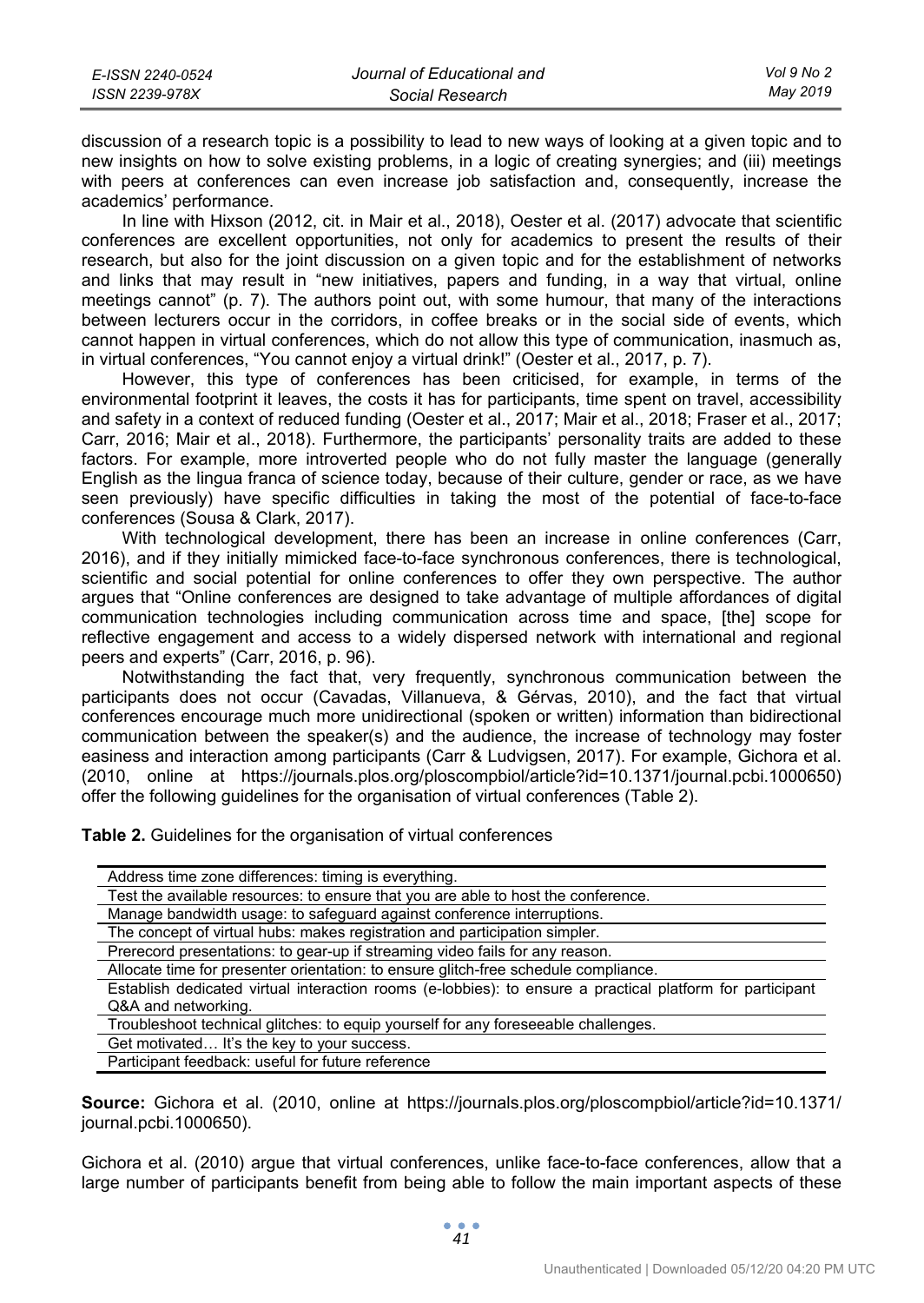| E-ISSN 2240-0524 | Journal of Educational and | Vol 9 No 2 |
|------------------|----------------------------|------------|
| ISSN 2239-978X   | Social Research            | May 2019   |

events. Many of these participating delegates would be prevented from attending in the case of face-to-face conferences, mainly due to a lack of funding to cover the conference costs (travel and accommodation) and to the lack of time for travelling to distant countries.

According to Tony Carr (2016), a virtual conference may be an opportunity for social learning. For the author, the main principles that virtual conferences develop are the following:

*1) the importance of social design and facilitation in promoting the development of a vibrant conference community; 2) the benefits of providing spaces and time for reflective conversation; 3) the need for multiple modes of engagement for a very diverse group of participants; and 4) the customisation of a stable yet versatile technological platform supported by a highly experienced team (p. 88).* 

Carr (2016), as well as other authors (Koch, Möslein, & Wagner, 2000; Neustaedter et al., 2018; Surendernath et al., 2012) concludes that virtual conferences allow benefitting from the different technologies of digital communication available to academics and highlights, among these advantages, "[…] communication across time and space, scope for reflective engagement and access to a widely dispersed network with international and regional peers and experts" (Carr, 2016, p. 96). Thus, virtual conferences are excellent opportunities for the professional development of actors located all over the globe.

According to Handke, Schulte, Schneider and Kauffeld (2018), virtual communication, specifically in the context of virtual academic conferences herewith discussed, is a dynamic construct that is dependent on a variety of factors, such as "time and experience, social influence, and appropriation" (p. 6). The authors characterise individuals who use virtual communication as active users who use the new media in their favour, advocating that the academic community (or others) no longer need to be physically in the same place at the same time (Handke et al., 2018). The authors conclude that individuals

[...] dynamically adapt their communication behavior. Moreover, we presumed that adaptive virtual communication relies on compensatory processes between physical media properties and *communication intensity. Our descriptive results show that adaptive behaviors, as per our definition of high levels of communication intensity at low levels of physical media richness (and vice versa), are consistently displayed, at times by more than half of our sample. Moreover, the descriptive statistics also show that adaptive behavior can largely be seen as high communication intensity at low physical media richness levels (p. 31).* 

#### *4.3 Potentials and challenges*

In addition to the many potential advantages that virtual conferences have, as demonstrated above, they also pose some challenges that must be carefully considered when choosing the format of a conference or scientific meeting.

According to Carr and Ludvigsen (2017), online conferences can be considered as necessarily complex socio-technical systems, which raises deep and specific implications. According to the authors,

*Online conference designers can face some challenges in supporting informal and social interaction among participants, however these forms of interaction may be essential to develop the safety and trust required for effective engagement in formal conference activities, as well as the formation of professional relationships that last longer than the conference. The social design parameters available to conference organisers include boundaries, facilitation, modes of interaction, the balance between synchronous and asynchronous events, relevant modes of knowledge, the duration of the conference, and the conference outputs (p. 122).* 

The use of technology, also by the participants, such as computer applications (apps) and online social networks, entails that their digital literacy is enough, so that this digital literacy interaction is fruitful (Carr, 2016; Carr & Ludvigsen, 2017; Santos & Serpa, 2017; Gavilanes et al., 2015; Sousa & Clark, 2017). However, it can raise ethical questions and issues related to intellectual property rights, as reported by Ghose, Warren, Raison and Dasgupta (2018) on the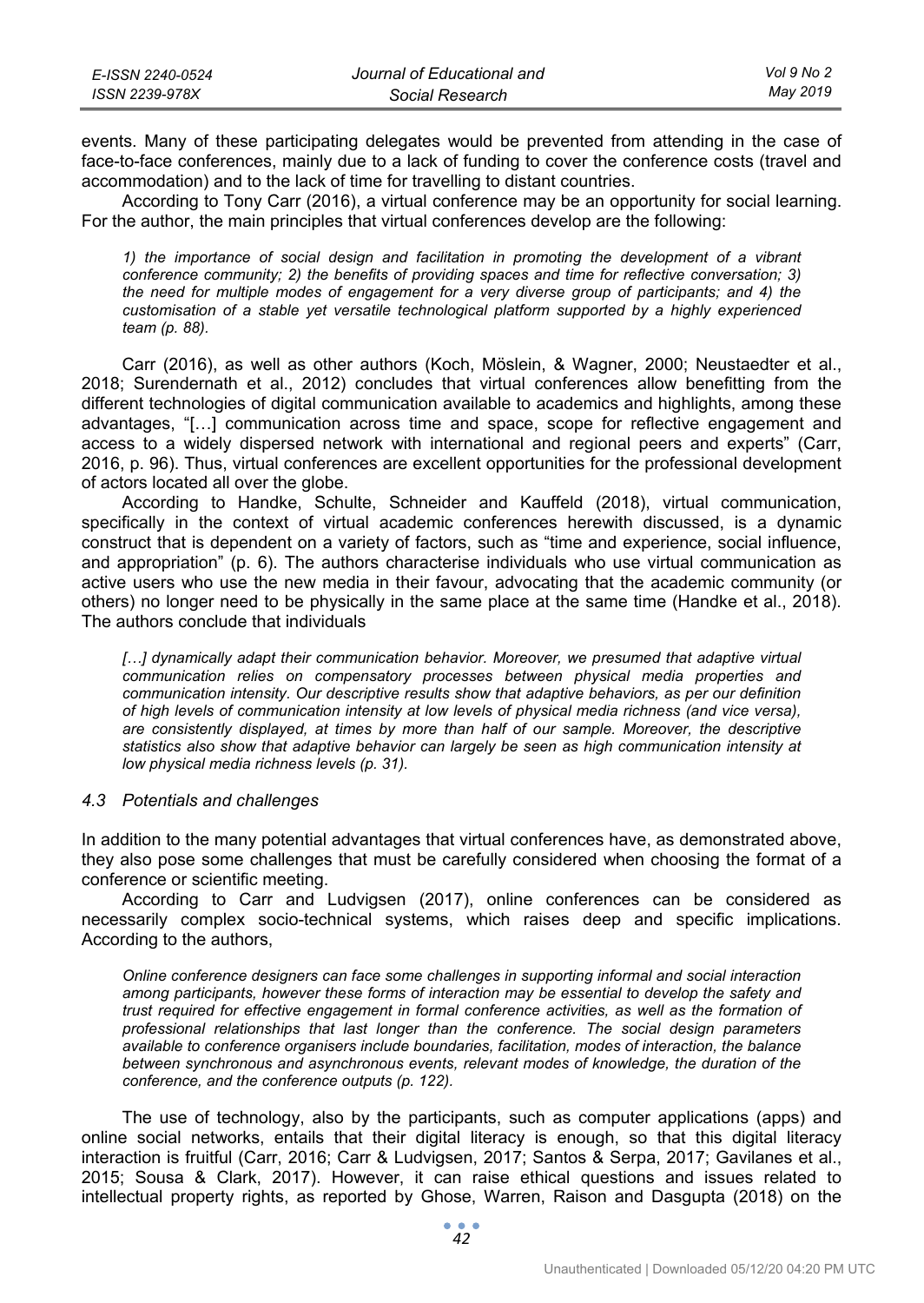| E-ISSN 2240-0524 | Journal of Educational and | Vol 9 No 2 |
|------------------|----------------------------|------------|
| ISSN 2239-978X   | Social Research            | May 2019   |

online dissemination of new data, such as, for instance, slide shows by non-presenting participants that were being presented for the first time at the conference.

Stephens et al. (2016) argue that, if carefully and correctly planned, conferences and other virtual scientific events can be highly interactive. It is possible to emulate, in a significant way, faceto-face conferences, and the principles of inclusion, participation and collaboration are respected and developed. In the conclusions of their study, Stephens et al. (2016) state that

[...] our learning from our evaluation has three core aspects; first, a need for practice developers to *grasp skills in technology associated with virtual space; secondly, the need to embrace virtual space itself as another means by which creative and communicative spaces can be established for active*  learning and practice development activities and finally, further exploration of the potential that *international virtual engagement has over face to face national or international engagement (p. 12).* 

Using Bell's (2011, p. 30) and the European Medicines Agency's (2011, pp. 3-4) work, Table 3 offers the result of the comparative advantages and disadvantages of the different types of conferences.

|                                             | <b>Virtual Conferencing</b>                                                                                                                                                                                         | <b>Face-to-Face Conferencing</b>                                                                                                                                   |
|---------------------------------------------|---------------------------------------------------------------------------------------------------------------------------------------------------------------------------------------------------------------------|--------------------------------------------------------------------------------------------------------------------------------------------------------------------|
| <b>Convenience</b>                          | Advantage virtual Can't beat conferencing<br>from your desktop.                                                                                                                                                     | See you at the airport for another<br>delightful travel experience.<br>What? You say your university just<br>enforced a travel freeze. Good luck<br>getting there. |
| <b>Boost</b>                                | Advantage virtual Cheaper registration and no<br>travel or lodging costs; the bean counters love<br>it.                                                                                                             | Great, there is no travel freeze.<br>Sorry,<br>there<br>is<br>no<br>fundina<br>for<br>registration, lodging, or meals.                                             |
| <b>Network</b><br><b>Collaboration</b>      | Still waiting for the "virtual hallway": chat,<br>discussion boards, Twiter, and VoIP offer<br>"close but no cigar" experience.                                                                                     | Advantage F2F. The schmooze factor is<br>hard to beat; half the fun is seeing old<br>friends and making new ones.                                                  |
| Learning                                    | Toss up Works well for targeted, shorter<br>presentations.                                                                                                                                                          | Toss up. Preferred by many learners<br>who need face-to-face contact.                                                                                              |
| <b>Technology</b>                           | Advantage virtual Logging in and participating<br>in a virtual conference is getting easier all the<br>time. Better have a good connection though.                                                                  | None really needed but good luck trying<br>to get that Wi-Fi signal in the mega-<br>convention centre.                                                             |
| <b>Presenter Quality</b>                    | Toss up Conference organizers pay more<br>attention to advance training;<br>engaging<br>attendees staring at their PC is critical for<br>success; many sessions still fall flat owing to<br>presenter inexperience. | Toss up It's a mixed bag of presenters,<br>from great to awful; not much focus on<br>speaker training and preparation; easy<br>to go to another session.           |
| <b>Post-Conference</b><br><b>Experience</b> | Advantage virtual Tough to beat fully achieved<br>conferences. Missed a session? Just dial it up<br>and watch.                                                                                                      | Well, you can always look forward to<br>getting that ALA conference newspaper<br>thing in the mail a few weeks later.                                              |
| <b>Distraction</b><br>Factor                | Too easy to be distracted by work, home, and<br>all the other daily routines - unless you lock<br>yourself in a closet.                                                                                             | Advantage F2F. It is a full immersion<br>experience; there are distractions but<br>far more limited and much easier to<br>avoid.                                   |
| <b>Time</b><br>Zone<br>Conundrum            | Efforts must be made to coordinate attendees<br>from multiple time zones.                                                                                                                                           | Advantage F2F. Time zones not an<br>issue.                                                                                                                         |
| Global<br><b>Participation</b>              | Advantage virtual Despite the time zone<br>conundrum, it is far easier for attendees<br>around the globe to participate.                                                                                            | International<br>attendees must travel<br>great distances at great expense.                                                                                        |
| <b>Type</b><br>оf<br>communication          | Non-verbal, non-written communication<br>is<br>either impossible or of limited effectiveness.                                                                                                                       | Non-verbal, non-written communication<br>is possible.                                                                                                              |
| audience                                    | <b>Reactions of the Reactions from those other than the currently</b><br>speaking individual are not observable.                                                                                                    | Reactions from those other than the<br>speaking<br>currently<br>individual<br>are<br>observable.                                                                   |

**Table 3.** Comparison between virtual and face-to-face conferences

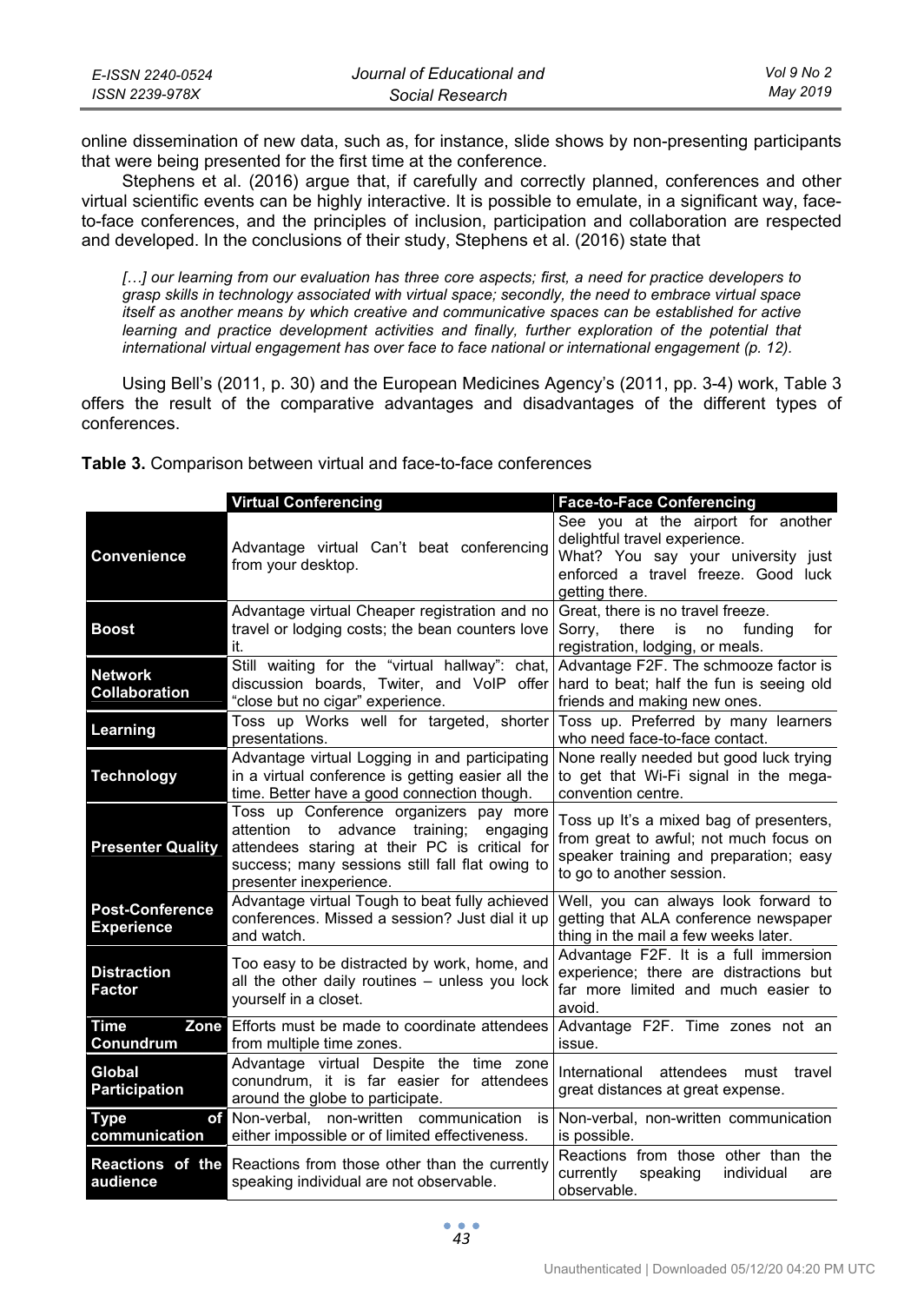| <b>Interactions</b>              | Interactions in the margins of conferences are<br>not possible.                                                                                                                              | <b>Interactions</b><br>the<br>of<br>in.<br>margins<br>conferences are possible.                                 |
|----------------------------------|----------------------------------------------------------------------------------------------------------------------------------------------------------------------------------------------|-----------------------------------------------------------------------------------------------------------------|
| Conferring                       | Conferring with fellow participants during a<br>conference to confirm facts or a position is<br>either difficult or impossible.                                                              | with fellow<br>Conferring<br>participants<br>during a conference to confirm facts or<br>a position is possible. |
| <b>Discussion</b>                | Detailed discussion of issues can be difficult to<br>achieve                                                                                                                                 | Detailed discussion<br>of<br>issues<br>İS<br>appropriate.                                                       |
| <b>Participants' time</b>        | Travel time is minimal, if none.                                                                                                                                                             | Participants will need to spend time<br>travelling to and from the conference.                                  |
| <b>Technical</b><br>difficulties | Technical difficulties<br>can occur, and may<br>usefulness<br>significantly<br>the<br>impair<br>οf<br>conferences.                                                                           | Technical difficulties are a<br>minimal<br>hindrance.                                                           |
| <b>Attendance</b>                | Attendance at meetings is easier to assure,<br>and participation from those located physically Constraints on<br>away from a host's premises is easier to attendance at meetings.<br>assure. | affect<br>travel<br>can                                                                                         |
| Logistical                       | Logistical<br>participation<br>impacts<br>are<br>on<br>minimal.                                                                                                                              | Travel arrangements can impact on the<br>length of time participants can attend.                                |
| <b>Number</b><br>participants    | of The number of participants can be limited for The number of participants is limited by<br>technical reasons.                                                                              | the size of the physical location                                                                               |

**Source:** Bell (2011, p. 30); European Medicines Agency (2011, pp. 3-4).

Table 3 depicts an exhaustive review and analysis of the literature on the topic under analysis and, in addition to the sources it is based on, it compiles, from the authors' stance, the different approaches and studies carried out so far, allowing a holistic perspective of all the advantages and disadvantages identified for each academic conference format.

Fraser et al. (2017) contend that virtual conferences enable participants to obtain much of the benefits of in-person (face-to-face) conferences, with the advantages of reducing the financial and environmental costs involved in travelling to other countries. The authors, who are visibly favourable to this conference format, maintain that "Virtual conferencing opens the door for researchers from poorly funded countries or institutions to more easily participate in the international research discussion. It also provides a genuine alternative to those who choose to limit their carbon footprint by not traveling" (Fraser et al., 2017, p. 545).

As maintained by Fraser et al. (2017), although virtual conferences are not expected to completely replace face-to-face conferences in the near future, one of their major advantages is that the use of virtual tools enables researchers and even students, especially those with financial difficulties, to participate in a higher number of scientific events.

On the other hand, any of the conference formats may be associated with predatory journals, in an academic world where the pressure to publish is enormous (Ebadi & Zamani, 2018). However, the fact that virtual conferences are certified helps to promote their quality, while respecting the ethical code of conduct appropriate to each specific conference (Favaro et al., 2016). This entails, of course, the respect for gender and/or cultural-socio-economic implications found in the scientific arena (Hanson et al., 2017) also in the access to and the participation in various types of conferences (Cavadas et al., 2010).

## **5. Conclusion**

This paper sought, through a comparative analysis of several formats of academic conferences, putting forth their advantages, limitations, potentials and challenges ahead, according to the most recent literature on this topic. Following this analysis, it may be ascertained that virtual conferences play an increasingly central role in this type of scientific dissemination, but without totally relegating the conference mode with face-to-face interaction. Furthermore, a hybrid between that uses the best features of the two types of conferences starts to emerge and gain increasing relevance and supporters from the academic community.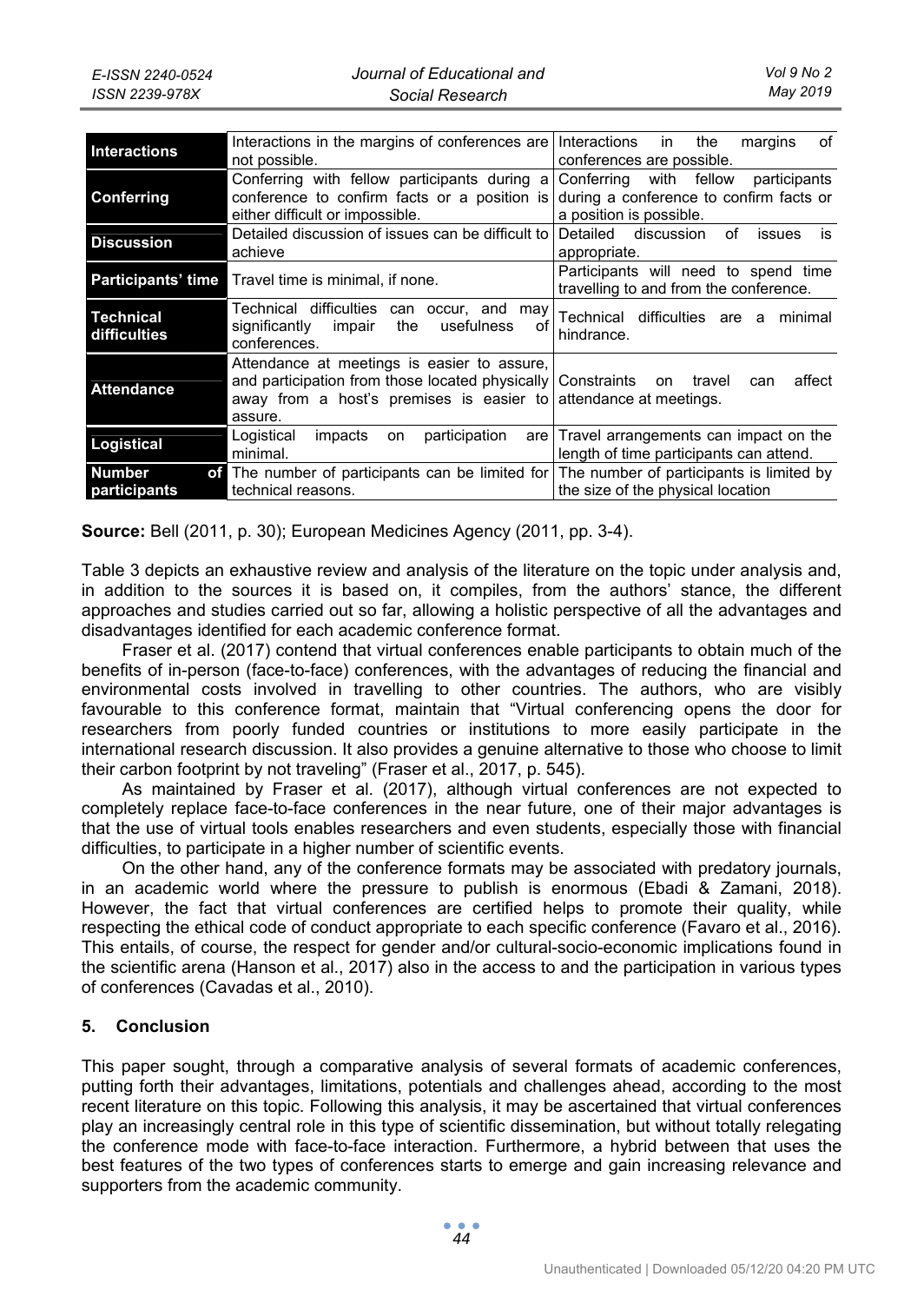| E-ISSN 2240-0524 | Journal of Educational and | Vol 9 No 2 |
|------------------|----------------------------|------------|
| ISSN 2239-978X   | Social Research            | May 2019   |

Three research questions were defined and the search for answers to them has geared this study. Regarding the first research question – *What are the main differences between the two models of academic conferences: face-to-face and virtual?* – this study offers a comparison between face-to-face and virtual conferences, concluding that there is a gap between these two conference formats, where hybrids are possible. However, there is the need to deepen the studies in this field that allow, with growing scientific intentionality, the understanding of this academic and social phenomenon in its most complete implications. On the other hand, the conferences' online dimension tends to take on an increasingly central role, but without totally relegating the physically present dimension.

As to the second research question – *What are their main advantages, potentials and limitations?* – the virtual conference dimension may facilitate the academics' participation, reducing the inequalities that take place in the global scientific world resulting from factors such as gender, race/ethnicity or social class (Hanson et al., 2017).

Finally, concerning the third research question – *How can the importance and the challenges to be faced in the near future in relation to academic conferences be, within reason, envisioned?* –, there are no ideal models or types of conferences. As Sempere (2011) points out, "It is important always to allow the user control and feedback over who is being addressed and how. Not all systems need to provide all possible scopes, but the ones that they do support should be immediately and clearly visible" (p. 183). The application of certain principles and the flexibility in their implementation throughout the course of the conference are critical elements (Richards, 2015; Verbeke, 2015; Büyükyavuz, 2016). In short, *no one size fits all*.

As a final remark, this study also found that the literature on this topic is still scarce, which call for the need to develop and deepen studies in this area that may help to understand this academic, social and economic phenomenon, in its broader implications and repercussions.

#### **6. Acknowledgments**

University of Azores, Interdisciplinary Centre of Social Sciences—CICS.UAc/CICS.NOVA.UAc, UID/SOC/04647/2013, with the financial support of FCT/MEC through national funds and when applicable co-financed by FEDER under the PT2020 Partnership Agreement. The authors would like to thank the Reviewers for their insightful comments and suggestions.

#### **References**

- Anderson, L, & Anderson, T. (2010). *Online conferences: Professional development for a networked era*. Charlotte, New Carolina: Information Age Publishing Inc.
- Bell, S. J. (2011). A conference whatever you are. *Library Journal,* October 1, 28–31.
- Bhandari, B. (2018). Attending an academic conference: Story of a first time attendee. *Journal of Education and Research*, *7*(1), 65–69. https://doi.org/10.3126/jer.v7i1.21241.
- Biblioteca do Conhecimento Online (n.d.). *What is b-on?* [Online]. Available: https://www.b-on.pt/en/what-is-bon/ (January 17, 2019).
- Biggs, J., Hawley, P. H., & Biernat, M. (2017). The academic conference as a chilly climate for women: effects of gender representation on experiences of sexism, coping responses, and career intentions. *Sex Roles, 78*(5-6), 394–408. https://doi.org/10.1007/s11199-017-0800-9.
- Borg, S. (2014). The benefits of attending ELT conferences. *ELT Journal, 69*(1), 35–46, https://doi.org/10.1093/elt/ccu045.
- Bourdieu, P. (1997). *Les usages sociaux de la science: Pour une sociologie clinique du champ scientifique* [The social uses of science: For a clinical sociology of the scientific field]. Versailles, France: Editions Quæ. doi:10.3917/quae.bourd.1997.01.
- Bourdieu, P. (2001). *Science de la science et réflexivité. Cours du Collège de France 2000-2001* [Science of science and reflexivity. Course of the College of France 2000-2001]. Paris: Liber/Raisons d'Agir.
- Büyükyavuz, O. (2016). Turkish ELT professionals' conference attendance motives: Why do they attend and what do they take back home? *Journal of Education and Training Studies*, *4*(9). http://dx.doi.org/10.11114/jets.v4i9.1704.
- Carr. T. (2016). Designing online conferences to promote professional development in Africa. *International Journal of Education and Development using Information and Communication Technology (IJEDICT)*, *12*(2), 80–104.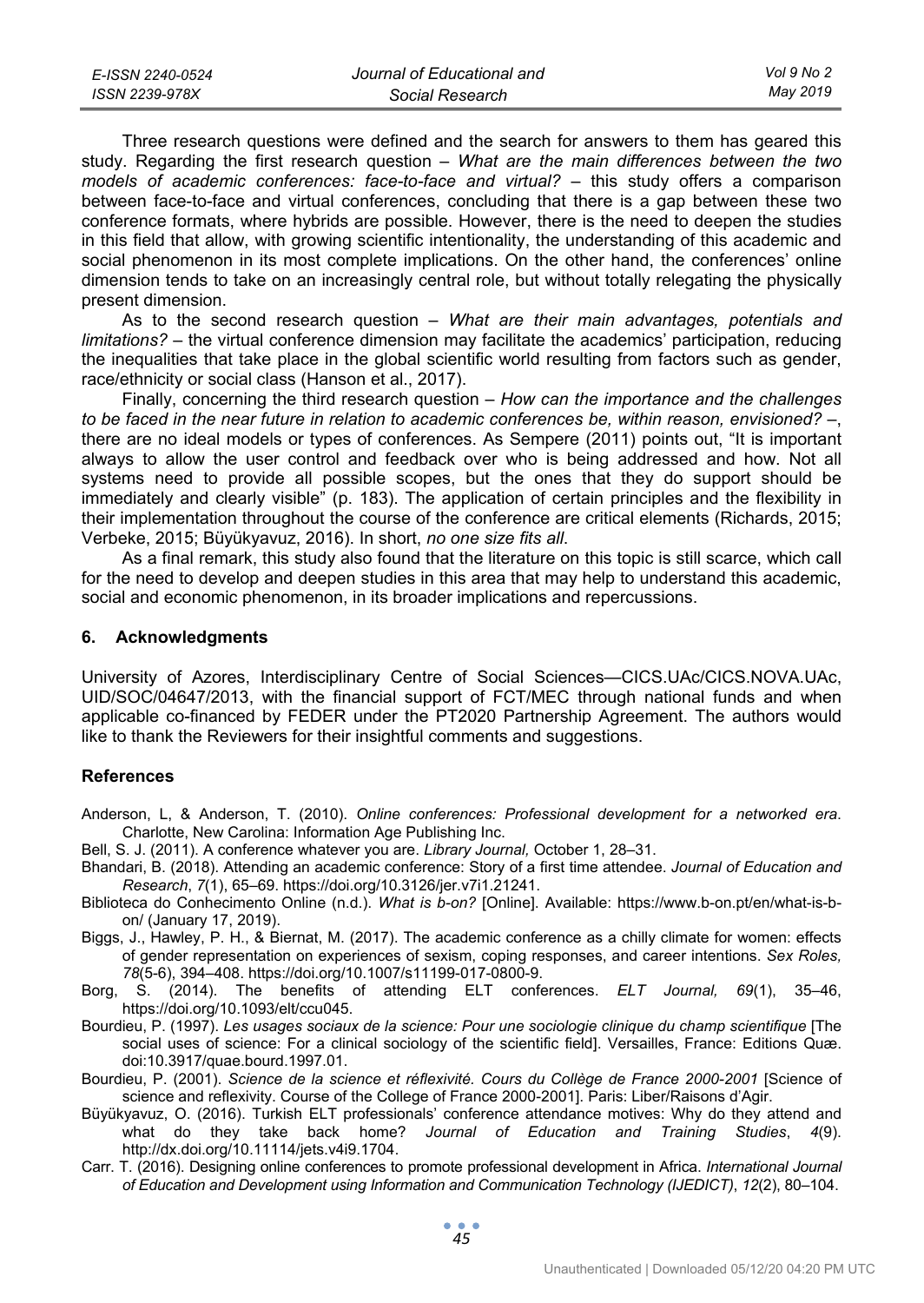Carr, T., & Ludvigsen, S. R. (2017). Disturbances and contradictions in an online conference. *International Journal of Education and Development using Information and Communication Technology (IJEDICT)*, *13*(2), 116–140.

Carvalho, L. M. (2000). Nós através da escrita: Revistas, especialistas e conhecimento pedagógico (1920- 1936) [We through writing: Journals, experts and pedagogical knowledge (1920-1936)]. *Cadernos Prestige, no. 3*. Lisboa: Educa.

- Cavadas, L. F., Villanueva, T., & Gérvas, J. (2010). General practice innovation: A Portuguese virtual conference. *Medical Education, 44*(5), 514–515. https://doi.org/10.1111/j.1365-2923.2010.03649.x.
- Ebadi, S., & Zamani, G. (2018). Predatory publishing as a case of symbolic violence: A critical English for academic purposes approach. *Cogent Education*, *5*(1), 1–25. doi:10.1080/2331186x.2018.1501889.
- Eckhaus, E., & Davidovitch, N. (2018). Improving academic conferences criticism and suggestions utilizing natural language processing. *European Journal of Educational Research*, *7*(3), 445-450. doi: 10.12973/eu-jer.7.3.445.
- Edelheim, J. R., Thomas, K., Åberg, K. G., & Phi, G. (2018). What do conferences do? What is academics' intangible return on investment (ROI) from attending an academic tourism conference? *Journal of Teaching in Travel & Tourism*, *18*(1), 94–107. https://doi.org/10.1080/15313220.2017.1407517.
- European Medicines Agency (2011). Meetings, virtual meetings and alternative ways of communicating (Online). Available: https://www.ema.europa.eu/en/documents/other/meetings-virtual-meetingsalternative-ways-communicating\_en.pdf (January 10, 2019).
- Favaro, B., Oester, S., Cigliano, J. A., Cornick, L. A., Hind, E. J., Parsons, E. C. M., & Woodbury, T. J. (2016). Your science conference should have a code of conduct. *Frontiers in Marine Science*, 3. https://doi.org/10.3389/fmars.2016.00103.
- Ferreira, C. M., & Serpa, S. (2018). Contemporary challenges for the academic. *International Journal of Contemporary Education*, *2*(1), 1. https://doi.org/10.11114/ijce.v2i1.3786.
- Finnegan, A., McGhee, S., Roxburgh, M., & Kent, B. (2019). Knowledge translation and the power of the nursing academic conference. *Nurse Education Today*, 73, 38–40. https://doi.org/10.1016/j.nedt.2018.10.014.
- Fraser, H., Soanes, K., Jones, S. A., Jones, C. S., & Malishev, M. (2017). The value of virtual conferencing for ecology and conservation. *Conservation Biology*, *31*(3), 540–546. https://doi.org/10.1111/cobi.12837.
- Gavilanes, R. O. G., Gomez, D., Parra Santander, D., Trattner, C., Kaltenbrunner, A., & Graells, E. (2015). Language, Twitter and academic conferences. *Proceedings of the 26th ACM Conference on Hypertext & Social Media - HT '15*. doi:10.1145/2700171.2791059.
- Ghose, A., Warren, H. R., Raison, N. T. J., & Dasgupta, P. (2018). The controversy of social media at conferences. *BJU International, 121*(6), 823–824. https://doi.org/10.1111/bju.14185
- Gichora, N. N., Fatumo, S. A., Ngara, M. V., Chelbat, N., Ramdayal, K., Opap, K. B., Siwo, G. H., Adebiyi, M-O., Gonnouni, A. E., Zofou, D., Maurady, A. A. M., Adebiyi, E. F., Villiers, E. P., Masiga, D. K., Bizzaro, J. W., Suravajhala, P., Omme, S. C., & Hide, W. (2010). Ten simple rules for organizing a virtual conference – Anywhere. *PLoS Computational Biology, 6*(2), e1000650. doi: 10.1371/journal.pcbi.1000650.
- Hall, N. (2015). Delineating the learning process in generating a research culture among undergraduate social work students: A case study of student participation in an academic conference. *Social Work Education, 34*(7), 829–845. https://doi.org/10.1080/02615479. 2015.1072709.
- Hancock, C., & Rowland, B. (2017). Online and out of synch: Using discussion roles in online asynchronous discussions. *Cogent Education, 4*(1). doi :10.1080/2331186x.2017.1368613.
- Handke, L., Schulte, E.-M., Schneider, K., & Kauffeld, S. (2018). The medium isn't the message: Introducing a measure of adaptive virtual communication. *Cogent Arts & Humanities, 5*(1), 1–25. doi: 10.1080/23311983.2018.1514953 [Online]. Available: https://www.b-on.pt/ (September 15, 2018).
- Hanson, S. L., Sykes, M., & Pena, L. B. (2017). Gender equity in science: The global context. *International Journal of Social Science Studies, 6*(1), 33. https://doi.org/10.11114/ijsss.v6i1.2704.
- Koch, M., Möslein, K., & Wagner, M. (2000). Vertrauen und reputation in online-anwendungen und virtuellen gemeinschaften [Trust and reputation in online applications and virtual communities]. In M. Engelien, & D. Neumann (Eds.), *Virtuelle organisation und neue medien* [Virtual organization and new media] (pp. 69– 83). Lohmar: Eul.
- Lakhotia, S. C. (2017). Mis-conceived and mis-implemented academic assessment rules underlie the scourge of predatory journals and conferences. *Proceedings of the Indian National Science Academy, 94*(0). https://doi.org/10.16943/ptinsa/2017/49141.
- León, F. M. C., Barberán, J. M. del C.-O., Pérez-Jorge, D., & Olivenza, J. J. L. (2018). Videoconference in academic tutoring: A case study. *Asian Social Science*, *14*(2), 49. https://doi.org/10.5539/ass.v14n2p49.
- Lindley, T. (2009). Academic capitalism and professional reproduction at the conference. *ACME: An International E-Journal for Critical Geographies, 8*(2), 416–428.
- Mair, J., Lockstone-Binney, L., & Whitelaw, P. A. (2018). The motives and barriers of association conference attendance: Evidence from an Australasian tourism and hospitality academic conference. *Journal of Hospitality and Tourism Management, 34*, 58–65. https://doi.org/10.1016/j.jhtm.2017.11.004.